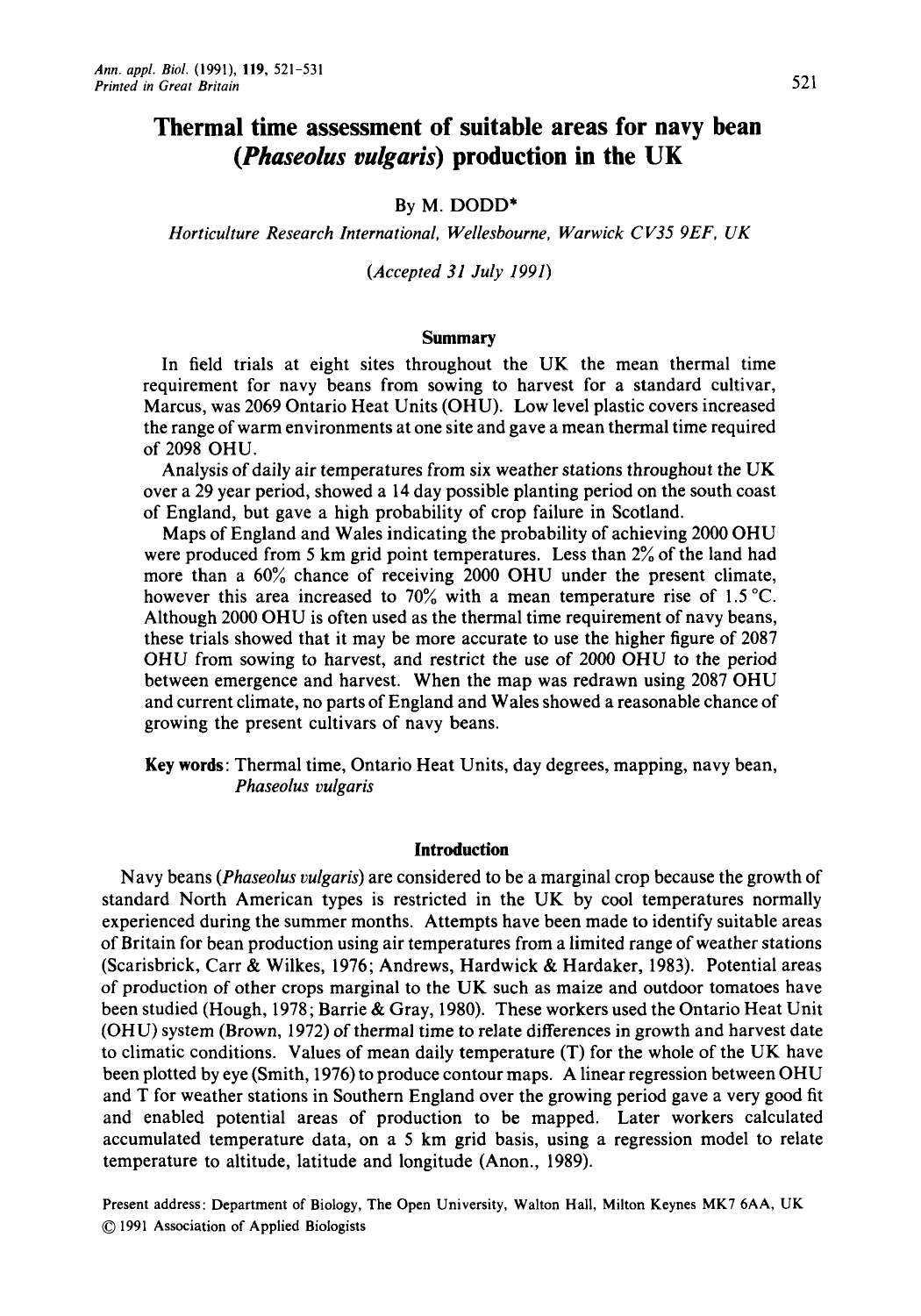The work presented here investigates the thermal time for navy bean maturity suggested by earlier authors, and used long-term temperature data to produce maps of England and Wales showing suitable areas for navy bean production.

## **Materials and Methods**

## *Field trials*

Trials were carried out at sites listed in Table 1 during 1988, 1989 and 1990, to monitor plant development in relation to air temperature. Navy bean seeds cv. Marcus were hand sown at a spacing of 0.15 m  $\times$  0.15 m, in each of two replicate plots of either 1.35 m  $\times$  15 m, where detailed growth measurements (G) were taken, or 1.35 m  $\times$  5 m where development (D) stage only was monitored. Granular *Rhizobium* inoculant was applied at sowing.

In 1989 and 1990, plastic covering trials were also carried out to extend further the range of possible temperature regimes. Plants were hand sown at  $0.15 \text{ m} \times 15 \text{ m}$  spacing with a plot size of 1.35 m  $\times$  3 m. Sowing dates were 2 May 1989 (S1), 18 May 1989 (S2), 30 May 1989 **(S3),** and **1** May 1990 (Sl), 14 May 1990 **(S2),** 30 May 1990 (S3). For each sowing date there were four covering treatments: non-covered throughout growth  $(U1)$ , covered with plastic at sowing and uncovered after two weeks (U2), covered at sowing and uncovered after four weeks (U3), and covered at sowing and uncovered after six weeks (U4). This gave 12 treatment combinations in each year, each replicated four times in a randomised block factorial design. Plant development was monitored using a growth stage key (Anon., 1988), vegetative growth stages were defined by the number of nodes on the main stem and reproductive growth stages were defined in terms of flower and pod development. Harvest maturity (stage **R8)** was defined as 50% of plants with 95% of pods brown.

Plastic covers consisted of 1.5 m wide polythene sheets with 10 mm perforations at a density of 200 holes  $m^{-2}$ . Air and soil temperatures were measured at the centre of the plots every 30 min using 10 K *52* thermistors linked to a 'Delta-T' data logger. Air temperature probes measured 5 mm long by 2 mm wide and were protected from direct sunlight by solar radiation shields. Five white, upturned, 100 mm plant pot saucers were used to produce the radiation shields; saucers were held vertically 10 mm apart using three plastic bolts passing through all five saucers and the resulting structure resembled a pagoda. Air temperature probes were positioned vertically at the centre of the stack of saucers allowing all round air circulation.

| <b>Site</b>               | Altitude (m) | Latitude                 | Soil type        |
|---------------------------|--------------|--------------------------|------------------|
| Aberdeen University (D)   | 100          | $57^{\circ}15'$ N        | Sandy loam       |
| Dundee (SCRI) (D)         | 45           | 56°28′N                  | Sandy loam       |
| Stockbridge House HRI (G) | 8            | 53°50'N                  | Sandy loam       |
| Kirton HRI (D)            | 4            | 52°56′N                  | Silty loam       |
| Thornhaugh (PGRO) (G)     | 20           | 52°35′N                  | Sandy loam       |
| Wellesbourne HRI (G)      | 49           | $52^{\circ}12'$ N        | Light sandy loam |
| Wye College $(D)$         | 56           | $51^{\circ}11^{\prime}N$ | Brick earth      |
| Littlehampton HRI (G)     | 3            | $50^{\circ}48'$ N        | Brick earth      |
| Efford HRI (D)            | 10           | $50^{\circ}46'$ N        | Sandy silt loam  |

Table **1.** *Site location* 

<sup>G</sup>- detailed growth measurements.

 $D$  - development stage only.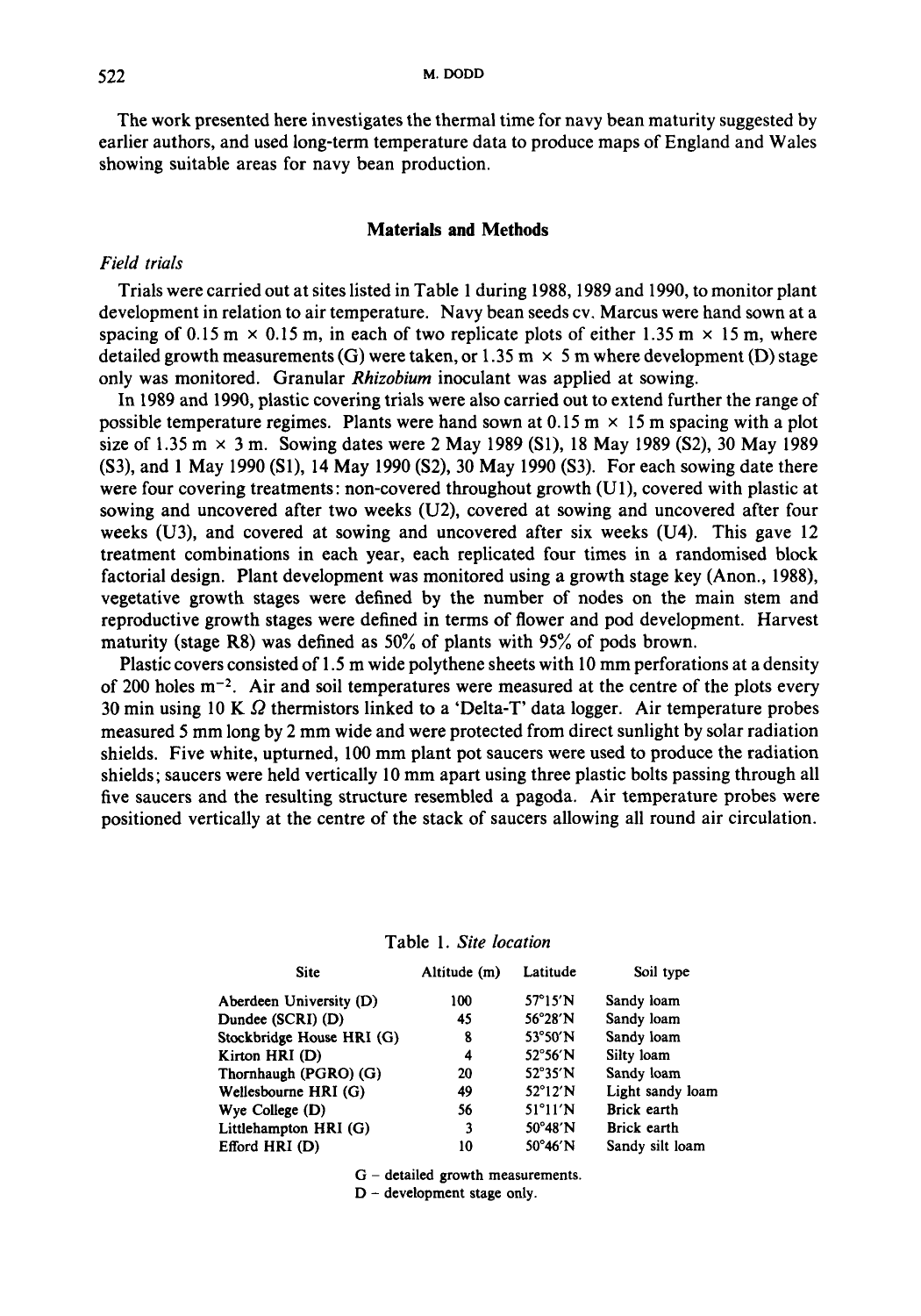| 1966              |          |                     |                 |         |      |                |                |
|-------------------|----------|---------------------|-----------------|---------|------|----------------|----------------|
|                   | Sowing   | Harvest             | Days            | Day deg | OHU  | <b>OHD2000</b> | <b>OHD2087</b> |
| Thornhaugh        | $17$ May | 3 Oct               | $139 + 26$      | 612.4   | 2176 | $124 + 15$     | 131<br>$+8$    |
| Wellesbourne      | $23$ May | 14 Oct              | $144 + 31$      | 650.4   | 2235 | $119 + 25$     | $127 + 17$     |
| Littlehampton     | $27$ May | 29 Sept             | $125 + 12$      | 664.2   | 2211 | $113 + 12$     | $118 + 7$      |
| Efford            | $26$ May | 10 Oct              | $137 + 24$      | 634.0   | 2237 | $117 + 20$     | $123 + 14$     |
| 1989              |          |                     |                 |         |      |                |                |
|                   | Sowing   | Harvest             | Days            | Day deg | OHU  | <b>OHD2000</b> | <b>OHD2087</b> |
| Aberdeen          | $16$ May | 28 Sept*            | 135             | 453.3   | 1733 |                |                |
| Dundee            | 16 May   | 20 Sept             | $127 + 14$      | 555.0   | 1932 | $132 - 5$      | $139 - 12$     |
| Thornhaugh        | $17$ May | 20 Sept**           | 126             | 818.0   | 2372 |                |                |
| Wellesbourne      | $15$ May | $30$ Aug            | $107 - 6$       | 722.8   | 2027 | $106 + 1$      | $112 - 5$      |
| Wye               | $16$ May | 24 Aug              | $100 - 13$      | 708.9   | 1998 | 101<br>$-1$    | $105 - 5$      |
| Littlehampton     | $17$ May | $17 \text{ Aug}$    | $92 - 21$       | 644.5   | 1847 | 100<br>$-8$    | $104 - 12$     |
| Efford            | $18$ May | $17$ Aug            | $91 - 22$       | 684.7   | 1902 | 96<br>$-5$     | $100 - 9$      |
| 1990              |          |                     |                 |         |      |                |                |
|                   | Sowing   | Harvest             | Days            | Day deg | OHU  | <b>OHD2000</b> | <b>OHD2087</b> |
| Aberdeen          | 15 May   | 23 Oct <sup>*</sup> | 161             | 421.2   | 1783 |                |                |
| Dundee            | 15 May   | 16 Oct              | $154 + 41$      | 580.2   | 2160 | $138 + 16$     | $147 + 7$      |
| Stockbridge House | 15 May   | 5 Oct               | $143 + 30$      | 712.3   | 2313 | $117 + 26$     | $122 + 21$     |
| Kirton            | 15 May   | 6 Sept              | $114 + 1$       | 681.5   | 2046 | $111 + 3$      | $116 - 2$      |
| Wellesbourne      | $16$ May | $11$ Oct**          | 148             | 865.5   | 2573 |                |                |
|                   | 18 May   | 8 Sept              | 113<br>$\bf{0}$ | 744.3   | 2109 | $107 + 6$      | $111 + 2$      |
| Wye               | 15 May   | 3 Sept              | 111<br>$-2$     | 660.4   | 1966 | $113 - 2$      | $118 - 7$      |
| Littlehampton     | $16$ May | $22$ Aug            | $98 - 15$       | 544.1   | 1714 | $112 - 14$     | $117 - 19$     |
| Efford            | 16 May   | 13 Sept             | $120 + 7$       | 725.0   | 2237 | $107 + 13$     | $112 + 8$      |

Table 2. *Sowing and harvest dates, days and 'thermal' times to harvest maturity* 

Days are from sowing to harvest,  $+/-$  difference from overall mean.

OHD2000 and OHD2087 are the number of days to reach 2000 or 2087 OHU,  $+/-$  difference between OHD2000 or OHD2087 and days from sowing to harvest.

\* Beans were not mature at harvest (they reached growth stage R7, plants yellowing, but not R8 pods brown harvest maturity (Anon., 1988)).

\*\* Seedling emergence was delayed by 2-3 wk.

These data (\*, \*\*) were not used in subsequent calculations.

#### *Analysis of long-term weather data*

*1988* 

minimum (Tmin) screen air temperatures as follows : Ontario Heat Units for individual sites were calculated from daily maximum (Tmax) and

> Day term:  $Y = 3.33(Tmax - 10) - 0.084(Tmax - 10)^2$ Night term:  $X = 1.8$ (Tmin – 4.4)  $OHU = (X + Y)/2$  (Hough, 1978). for Tmax greater than or equal to  $10^{\circ}C$ ;  $Y = 0$  otherwise. for Tmin greater than or equal to  $4.4 \degree C$ ;  $X = 0$  otherwise.

Ontario Heat Units were tabulated each day from sowing to several weeks beyond harvest. This allowed the number of days from sowing to overall mean number of OHU to be calculated (OHD2000 and OHD2087, Tables 2 and 3) for all crops including those which matured with less than the mean number of OHU.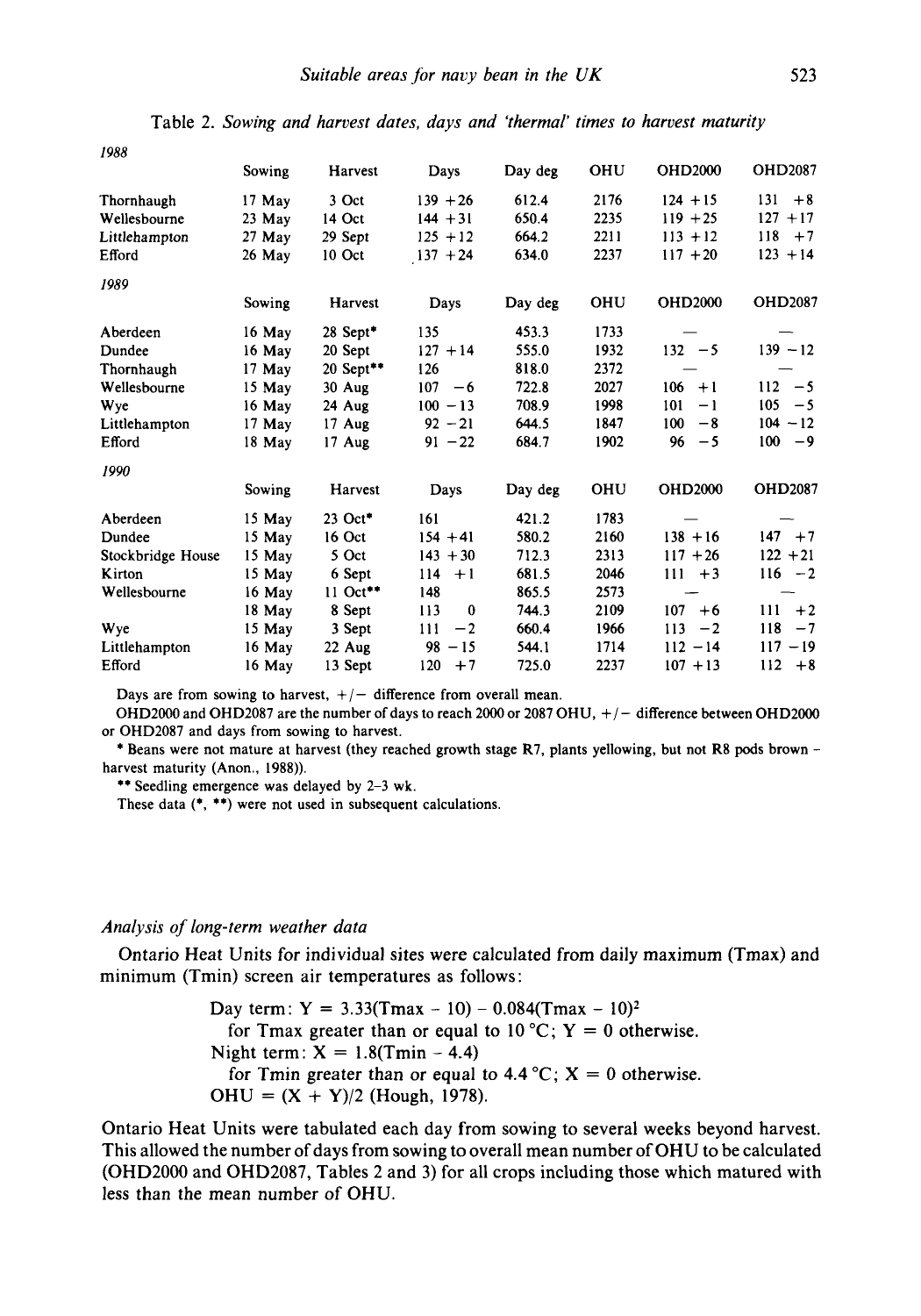| 1989                          |                         |              |                |             |                  |                  |
|-------------------------------|-------------------------|--------------|----------------|-------------|------------------|------------------|
| Treatment                     | Days                    | <b>AHU</b>   | <b>AHUconv</b> | OHU         | <b>OHD2000</b>   | <b>OHD2087</b>   |
| S <sub>1</sub> U <sub>1</sub> | $103 - 10$              | 746          | 589            | 1961        | 104<br>$-1$      | $108 - 5$        |
| <b>S1U2</b>                   | $101 - 12$              | 818          | 560            | 1856        | 107<br>$-6$      | $111 - 10$       |
| <b>S1U3</b>                   | $103 - 10$              | 927          | 545            | 1787        | 112<br>-9        | $117 - 14$       |
| <b>S1U4</b>                   | $102 - 11$              | 1009         | 542            | 1826        | 109<br>$-7$      | $114 - 12$       |
| <b>S2U1</b>                   | $99 - 14$               | 756          | 597            | 1951        | 100<br>$-1$      | 105<br>$-6$      |
| <b>S2U2</b>                   | $100 - 13$              | 856          | 585            | 1901        | 106<br>$-6$      | $112 - 12$       |
| S2U3                          | 107<br>$-6$             | 985          | 624            | 2053        | 104<br>$-3$      | 109<br>$-2$      |
| <b>S2U4</b>                   | 120<br>$+7$             | 1143         | 659            | 2196        | $110 + 10$       | 115<br>$+5$      |
| <b>S3U1</b>                   | 109<br>$-4$             | 802          | 649            | 2122        | 101<br>$+8$      | 107<br>$+2$      |
| S3U2                          | $103 - 10$              | 873          | 620            | 2043        | 99<br>$+4$       | 105<br>$-2$      |
| S3U3                          | 121<br>$+8$             | 1108         | 666            | 2186        | $110 + 11$       | 115<br>$+6$      |
| S3U4                          | 121<br>$+8$             | 1208         | 647            | 2184        | $110 + 11$       | 115<br>$+6$      |
| Mean                          | 107.4                   | 935.7        | 606.8          | 2005.4      |                  |                  |
| S.E.D. (33 D.F.)              | 2.37                    | 12.99        | 12.33          | 41.76       |                  |                  |
| C <sub>V</sub>                | 3.1                     | 2.0          | 2.9            | 2.9         |                  |                  |
| 1990                          |                         |              |                |             |                  |                  |
| Treatment                     | Days                    | <b>AHU</b>   | AHUconv        | OHU         | <b>OHD2000</b>   | <b>OHD2087</b>   |
| <b>S1U1</b>                   | 119<br>$+6$             | 805          | 654            | 2252        | $108 + 11$       | 112<br>$+7$      |
| S1U2                          | 122<br>$+9$             | 937          | 661            | 2269        | $111 + 11$       | 115<br>$+7$      |
| <b>S1U3</b>                   | 115<br>$+2$             | 980          | 603            | 2107        | 111<br>$+4$      | 115<br>$\bf{0}$  |
| <b>S1U4</b>                   | 115<br>$+2$             | 1044         | 603            | 2167        | 107<br>$+8$      | 112<br>$+3$      |
| S2U1                          | 118<br>$+5$             | 802          | 656            | 2270        | $104 + 14$       | $108 + 10$       |
| S <sub>2</sub> U <sub>2</sub> | 117<br>$+4$             | 939          | 649            | 2211        | $105 + 12$       | 109<br>$+8$      |
| S2U3                          | 115<br>$+2$             | 1007         | 653            | 2261        | $103 + 12$       | 106<br>$+9$      |
|                               |                         |              |                |             |                  |                  |
|                               |                         |              |                |             |                  |                  |
| <b>S2U4</b>                   | 106<br>$-7$             | 1038         | 598            | 2129        | 101<br>$+5$      | 104<br>$+2$      |
| S3U1                          | 109<br>$-4$             | 782          | 637            | 2163        | 101<br>$+8$      | 106<br>$+3$      |
| <b>S3U2</b>                   | $101 - 12$              | 806          | 613            | 2135        | 94<br>$+7$       | 99<br>$+2$       |
| <b>S3U3</b>                   | $101 - 12$<br>$96 - 17$ | 877          | 615            | 2183        | 92<br>$+9$<br>90 | 96<br>$+5$<br>94 |
| S3U4                          |                         | 912          | 588            | 2149        | $+6$             | $+2$             |
| Mean                          | 111.3                   | 910.6        | 627.4          | 2191        |                  |                  |
| S.E.D. (33 D.F.)<br>CV        | 3.49<br>4.4             | 24.79<br>3.8 | 21.50<br>4.8   | 70.1<br>4.5 |                  |                  |

Table 3. *Plastic covering trial, days and logged thermal times to harvest maturity* 

Days are from sowing to harvest,  $+/-$  difference from overall mean.

OHD2000 and OHD2087 are the number of days to reach 2000 or 2087 OHU,  $+/-$  difference between OHD2000 or OHD2087 and days from sowing to harvest.

Day degrees were calculated each day as ((Tmax + Tmin)/2) - 10 for Tmin above **10** "C, for Tmin below 10 "C an adjustment was carried out using the method of Snyder **(1985).** 

Accumulated Heat Units (AHU, similar to day degrees) from the plastic covering trials were simply calculated from the hourly logged air temperatures above 10 °C. Hourly temperatures were then transformed using modified growth parameters from the BEANGRO model (Hoogenboom, White & Jones, **1988)** to produce AHUconv. This model gives a linear increase in growth between **8 "C** and 20 "C, constant growth between **20** "C and **28** *"C* and a linear decrease in growth between **28** *"C* and **40** "C. One parameter in the model was modified to give a base temperature of 10  $^{\circ}$ C to make the data more comparable with day degrees. Abbreviations used in weather data calculations are summarised as follows :

 $AHU - Accumulated heat units (hourly)$ 

AHUconv - Accumulated heat units (hourly) transformed using the BEANGRO model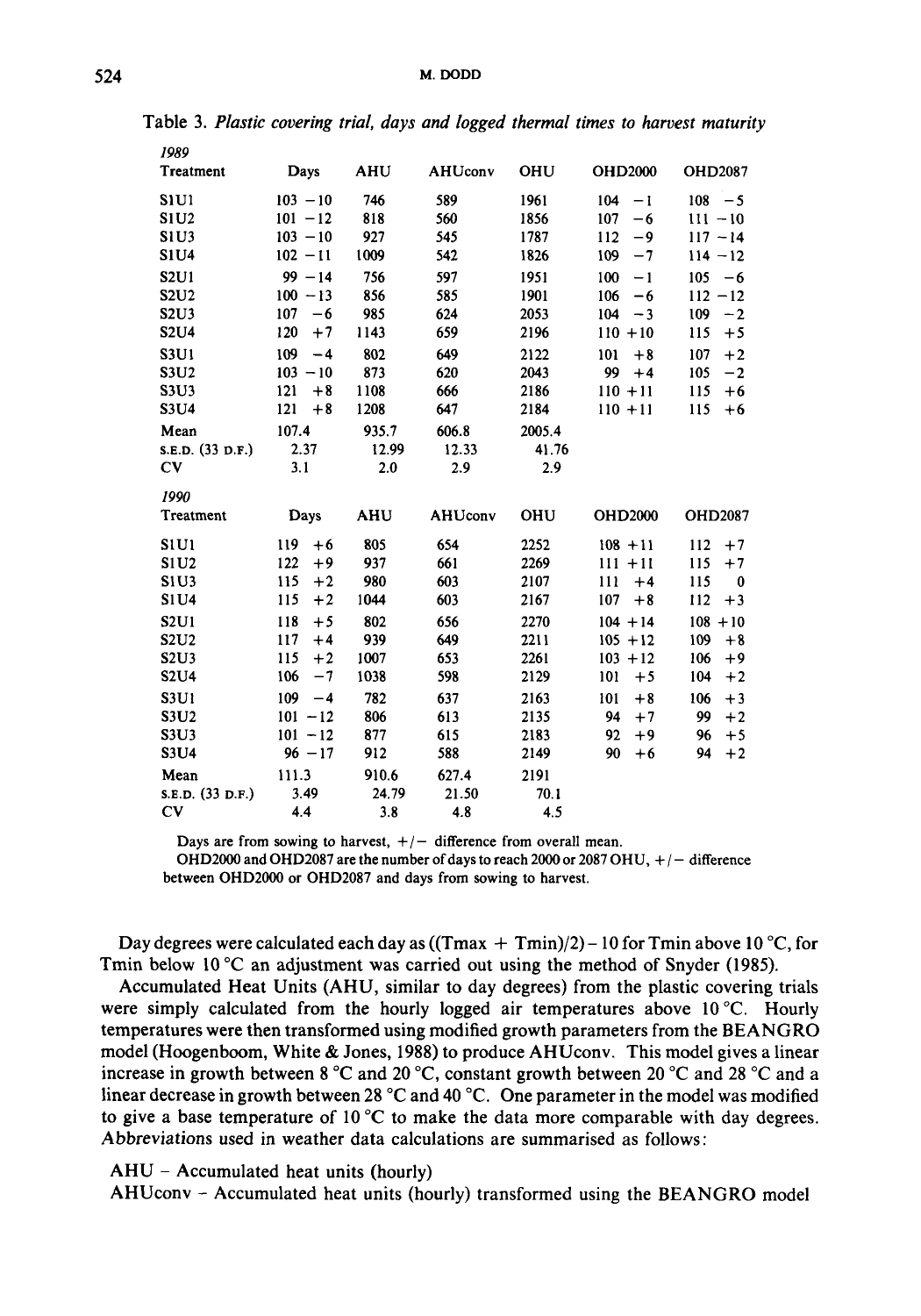ATS - Accumulated temperature above *0* "C, April to September Day deg - Day degrees, base temperature  $10^{\circ}$ C OHU - Ontario heat units OHD2000 - Number of days required to achieve 2000 Ontario Heat Units OHD2087 - Number of days required to achieve 2087 Ontario Heat Units

Maps giving a complete coverage of Ontario Heat Units were derived from the accumulated temperatures, April to September (ATS) data set which is based on the altitude, latitude and longitude of each 5 km grid point. A regression between ATS and OHU from weather stations throughout England and Wales produced the equation OHU( $15/5 - 30/9$ ) = 145 + 0.753ATS (J. Minhinick, personal communication) which accounted for a very high proportion of the variation in OHU. The standard deviation of OHU calculated from these weather stations was approximately 200. From this was calculated the probability of achieving 2000 OHU at any point, given the mean number of OHU at that point (Fig. *2a,c).* **A** figure of 2000 OHU was chosen as it has been widely used (Hardwick, 1988), however Fig. *2b* was produced using 2087 OHU, the mean value calculated from the results given below. The percentage land area falling within each of the five probability classes was also calculated. The 5 km grid point OHU values were then interpolated to produce a map and plotted out using Uniras graphics packages on a MicroVAX computer.

#### **Results**

# *Field trials*

Plants reached harvest maturity at all sites except Aberdeen. Growth and development were particularly advanced in 1989 and 1990, which were two of the warmest years ever recorded in England. However there was a late harvest at all sites in 1988 (Table 2). The weather conditions in late summer and early autumn were cool and wet in this season, resulting in the growth of *Botrytis* on pods and a high level of fungal seed damage. Few fungal problems occurred in 1989 and 1990 and then only late in the season at the more northerly sites.

The number of days from sowing to harvest generally decreased from north to south. Anomalies such as Wellesbourne in 1990 were explained by delayed emergence caused by drought. Thermal time expressed as day degrees or OHU showed little overall trend, the figure varied by less than 20% from the overall mean, compared with a 27% variation in the number of days to maturity.

The comparison between methods of calculating thermal time was further examined in the plastic covering trials (Table 3). Treatments which remained covered the longest received the most accumulated heat units (AHU). However when these data were transformed to reduce the influence of super optimal temperatures (AHUconv and OHU), covering had no consistent effect on the heat unit requirement. In regions of the world receiving high temperatures or when plastic covers are used, AHU or day degrees are unlikely to be suitable measures of thermal time as they do not take account of temperatures which are super optimal for plant growth. Under plastic covers, temperatures showed a greater diurnal range than in the open, maximum air temperatures exceeding 50 "C during still, cloudless weather. **A** few plants experiencing these extreme conditions died, others were stunted, however most survived and developed normally.

The overall mean number of days from sowing to harvest combining the remote sites and plastic covering trials was 113.5, and the overall mean number of OHU was 2087. The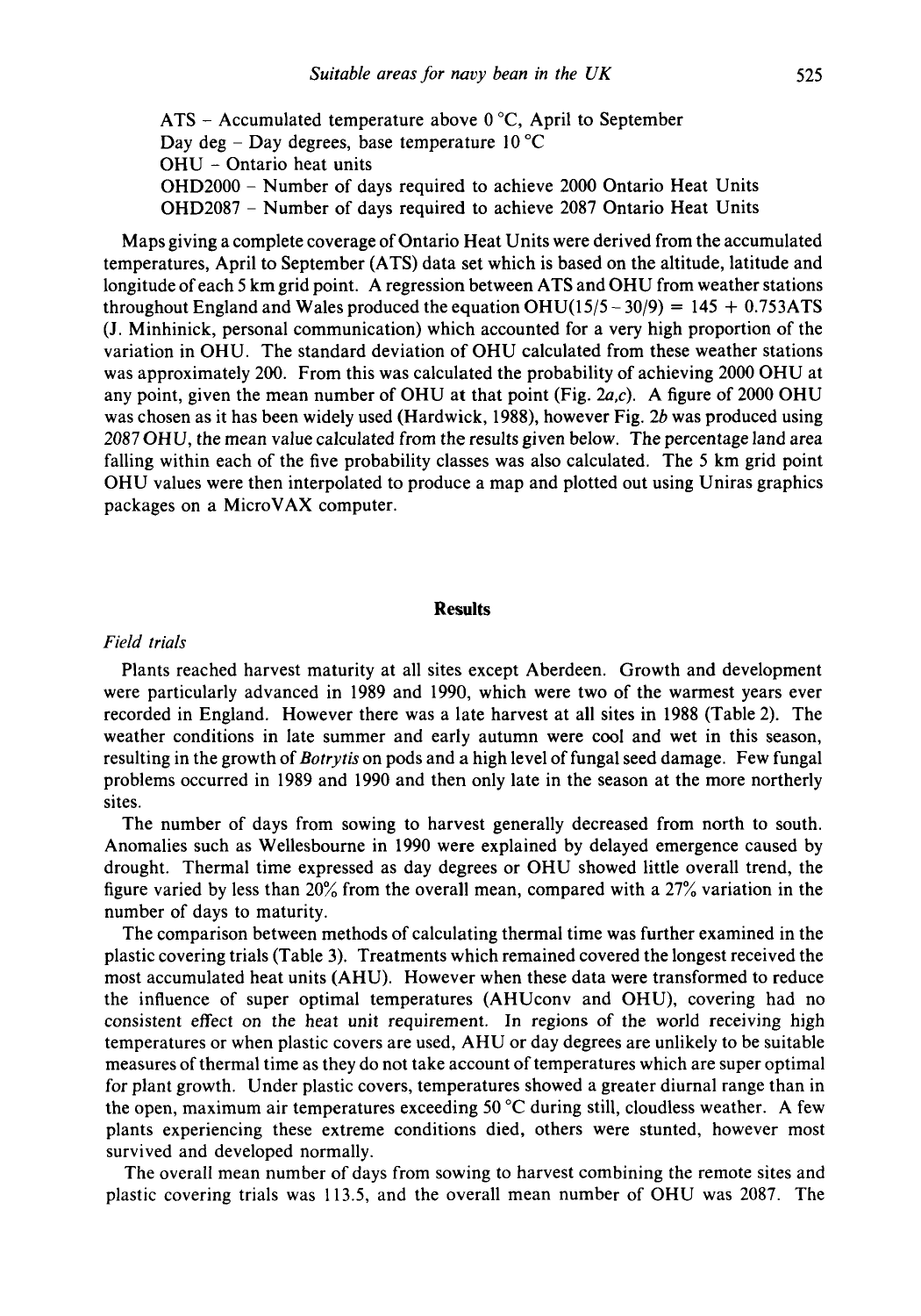

Fig. 1. Long-term OHU calculations from six weather stations. For each starting date median (----), min (- -), **max** (. . . . . . . . ), **and 90 percentile (shaded area) dates** of 2000 **OHU attainment are shown. Dates are days after January 1.**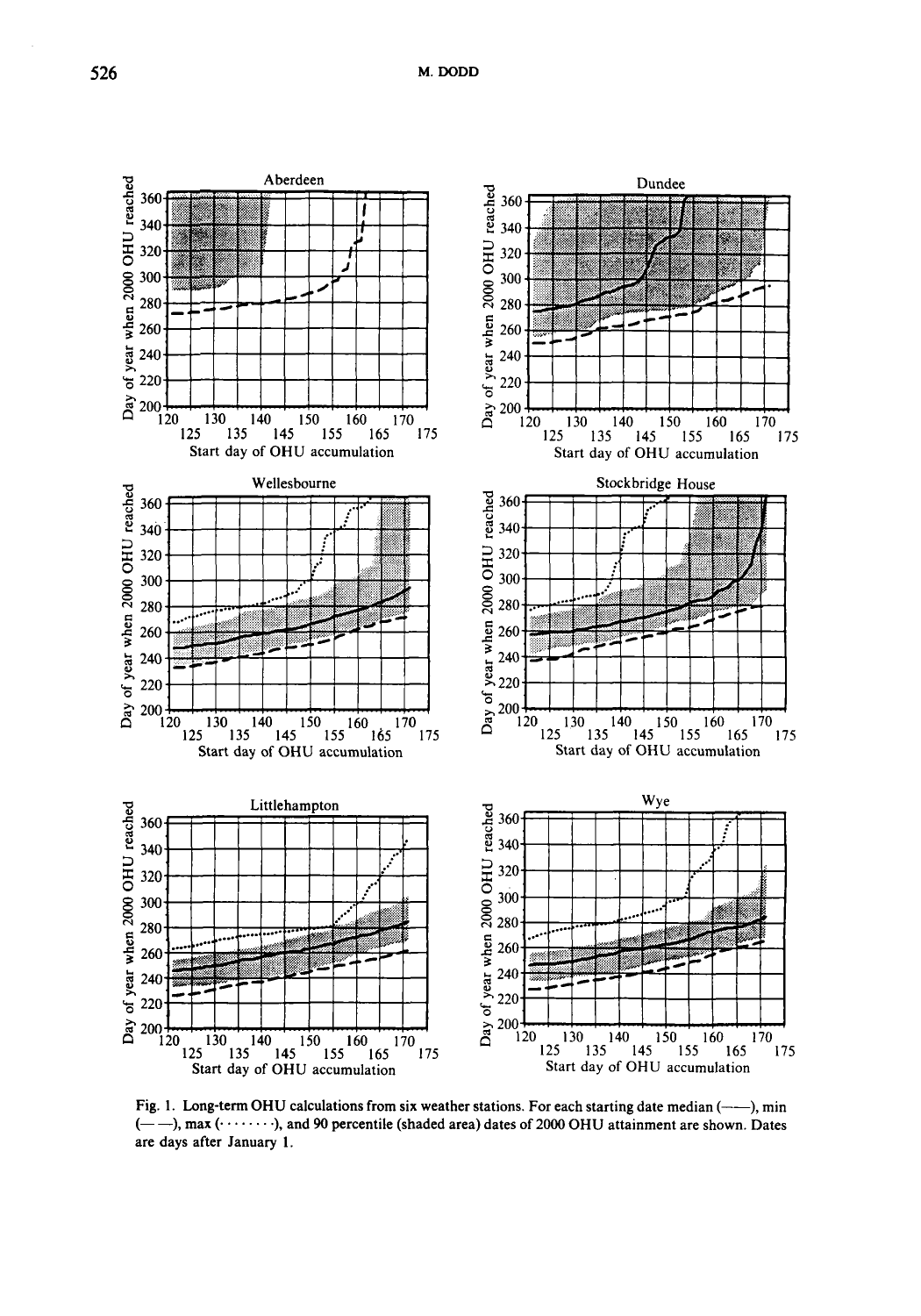number of days after sowing required to reach the mean OHU figure allows a comparison to be made between OHU and days (Bunting, 1976). The overall variance of days was calculated as

> $\sum$  (*days-meanday*)<sup>2</sup> *n-* 1

and variance of OHD2000 and OHD2087 as

$$
\Sigma (days-OHD2000 or OHD2087)^2
$$

*n-* 1

Variances decreased in the order 218.10 for days, 116.72 for OHD2000, and 80.54 for OHD2087. Lower variances indicate less variability and so a more reliable measure of date of maturity.

#### *Long-term weather data*

Long-term historic weather information was used to predict the date on which 2000 OHU would be achieved from any given sowing date (Fig. 1). These graphs were calculated using Ontario Heat Unit sums from every starting day between 1 May and **20** June and for every year between 1959 and 1987. For sowings during the late spring and early summer at the southerly sites, the date of 2000 OHU attainment can be predicted to within  $10 - 15$  days using the 90 percentile (shaded area). Percentile rather than confidence interval was used as the data did not appear to be normally distributed. Later in the season and at the more northerly sites this prediction error rapidly increased. Under UK conditions, a sowing date between mid May and early June (days  $135 - 155$ ) is most likely as this avoids low soil temperatures and poor growth in spring (Hardwick, 1988). The date at which conditions become unsuitable for harvesting at the more southerly sites varies between early September and mid October (days <sup>250</sup>- 290) depending on rainfall patterns and temperature, however a single date 30 September (day 273) is often used. Littlehampton and Wye have at least a 14-day period for sowing dates with a high probability of successful harvest (Fig. 1); at Wellesbourne and Stockbridge House an early sowing date (days  $135 - 140$ , May  $15 - 20$ ) is important if 2000 OHU are to be reliably achieved; at Aberdeen and Dundee it is very unlikely that the crop will mature irrespective **of** sowing date (Fig. 1).

Maps of OHU values show that only 1.2% of England and Wales has a greater than  $60\%$ probability of achieving 2000 OHU under current climatic conditions (Fig. *2a).* However this area increases to 70% in Fig. 2c with a 1.5  $^{\circ}$ C increase in temperature. Raised temperatures are likely to alter the year to year variability and the regression between temperature and OHU, however, these effects cannot be calculated and have been shown as remaining constant between the two maps.

## **Discussion**

These trials have shown that navy bean cv. Marcus can reach maturity in many parts of the UK during warm years. The mean thermal time requirement of beans growing at sites between **56"28'N** and 50'46" was 2069 OHU, and from plastic covering treatments the requirement was 2098 OHU. These values are similar to the figure of 2000 OHU given by Hardwick (1988). Variability in the number of OHU required to reach maturity was small. There was a maximum **of** 18% difference from the mean in the remote trial sites and a maximum 15% difference with the plastic covering treatments. Comparisons of methods of predicting time to maturity showed that OHU were more consistent across sites than day degrees ; OHU and hourly temperatures modified using BEANGRO parameters (AHUconv)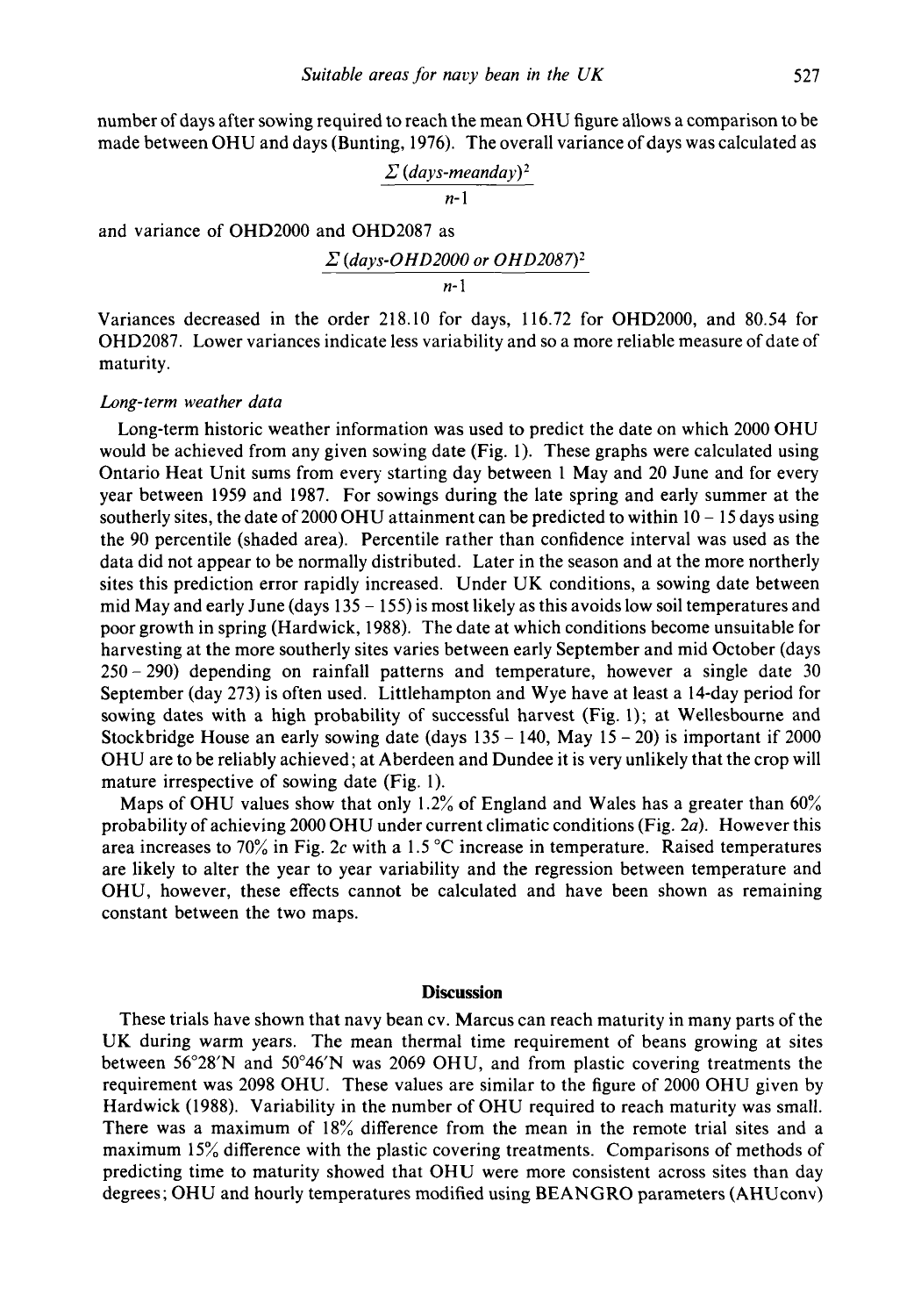**528 M. DODD** 



Fig. 2(a). Probability of achieving 2000 OHU average  $1961 - 80$ 



Fig. 2(b). *Probability of achieving 2087 OHU.*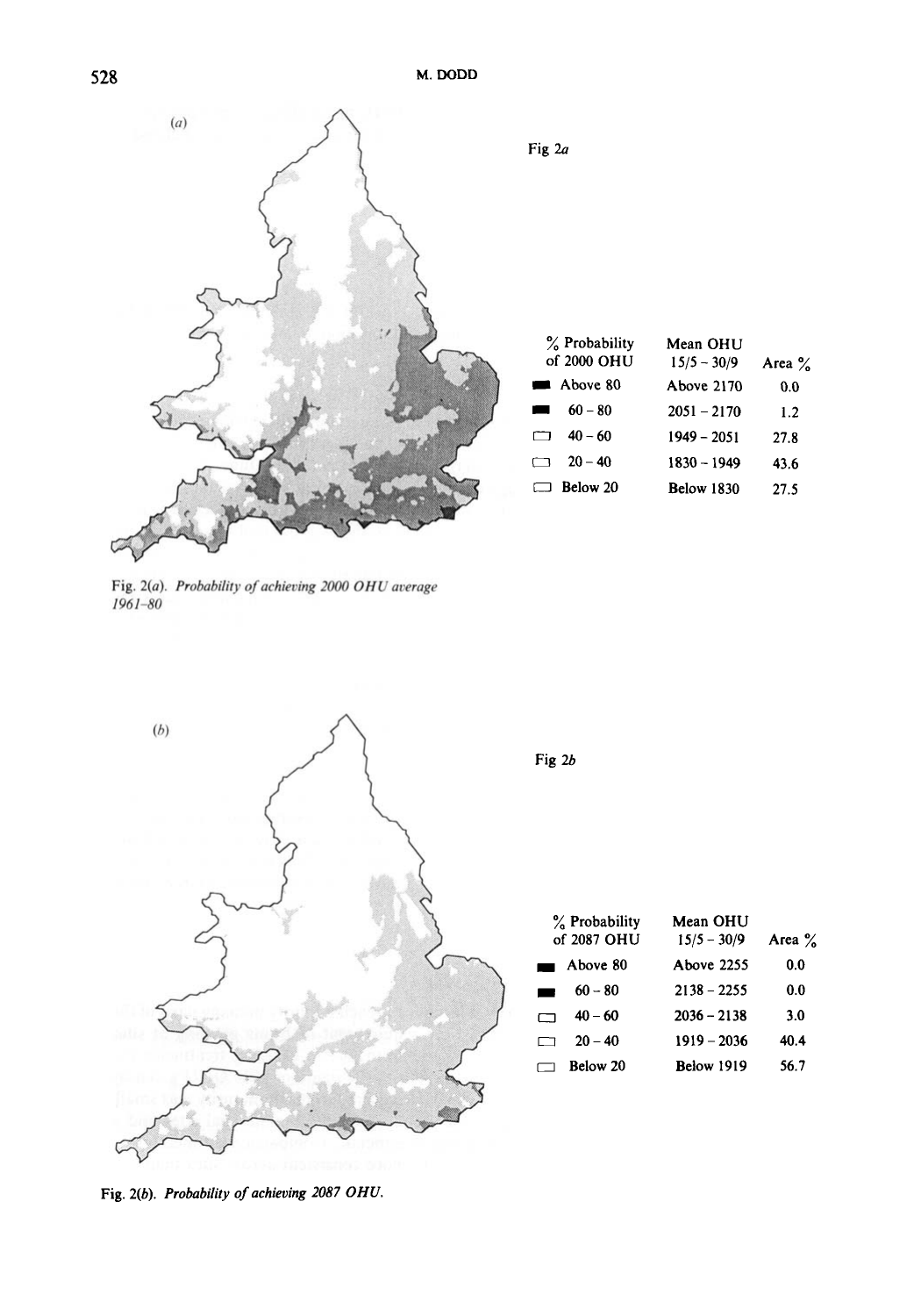

**Fig. 2(c).** *Probability of achieoing 2000 OHU with 1.5"C temperature rise.* 

both provided a good description of time to maturity under plastic. However, the frequently measured temperatures required by AHUconv were not available at the remote sites. To compare Ontario Heat Units with calendar days, both needed to be on similar scales. This was achieved by calculating the number of days from sowing to the overall mean number of OHU, shown as OHD2087 in Tables 2 and **3.** The variance of OHD2087 was lower than for calendar days, indicating that OHD2087 was a better measure of predicting time to maturity. Bunting (1976), Lipari, Mauromicale & Cosentino (1988) and Mauromicale, Cosentino & Copani (1988) working with a range of different plant species also found that thermal time gave a more accurate indication of crop development than calendar days.

Analyses of historic weather data were carried out before results of the field trials were available. The existing standard figure of 2000 OHU was used for the following thermal time summations, however field trials during 1988, 1989 and 1990 indicated that this figure was perhaps better used as the thermal time from emergence to maturity rather than from sowing to maturity. Long-term daily temperature records from individual weather stations in southern England (Fig. 1, Wye and Littlehampton) show that 2000 OHU is achieved by the end of September in 9 years out of 10 from a mid May starting date. This suggests that navy beans can be grown at present in many parts of the south. However, the overall picture (Fig. 2a) indicates a more restricted area for crop growth. The difference between the two results (Figs 1 and 2a) can be explained by the different methods of calculation. Fig. 2 was produced using a single regression model derived from weather stations throughout England and Wales. This gives good overall coverage, but since it is based on one regression it cannot be as accurate as data from a weather station covering the exact local climate.

Scarisbrick *et al.* (1976) working with navy bean cv. Seafarer (similar to Marcus) at Wye College suggest 2000 OHU are required from emergence to maturity and that from initial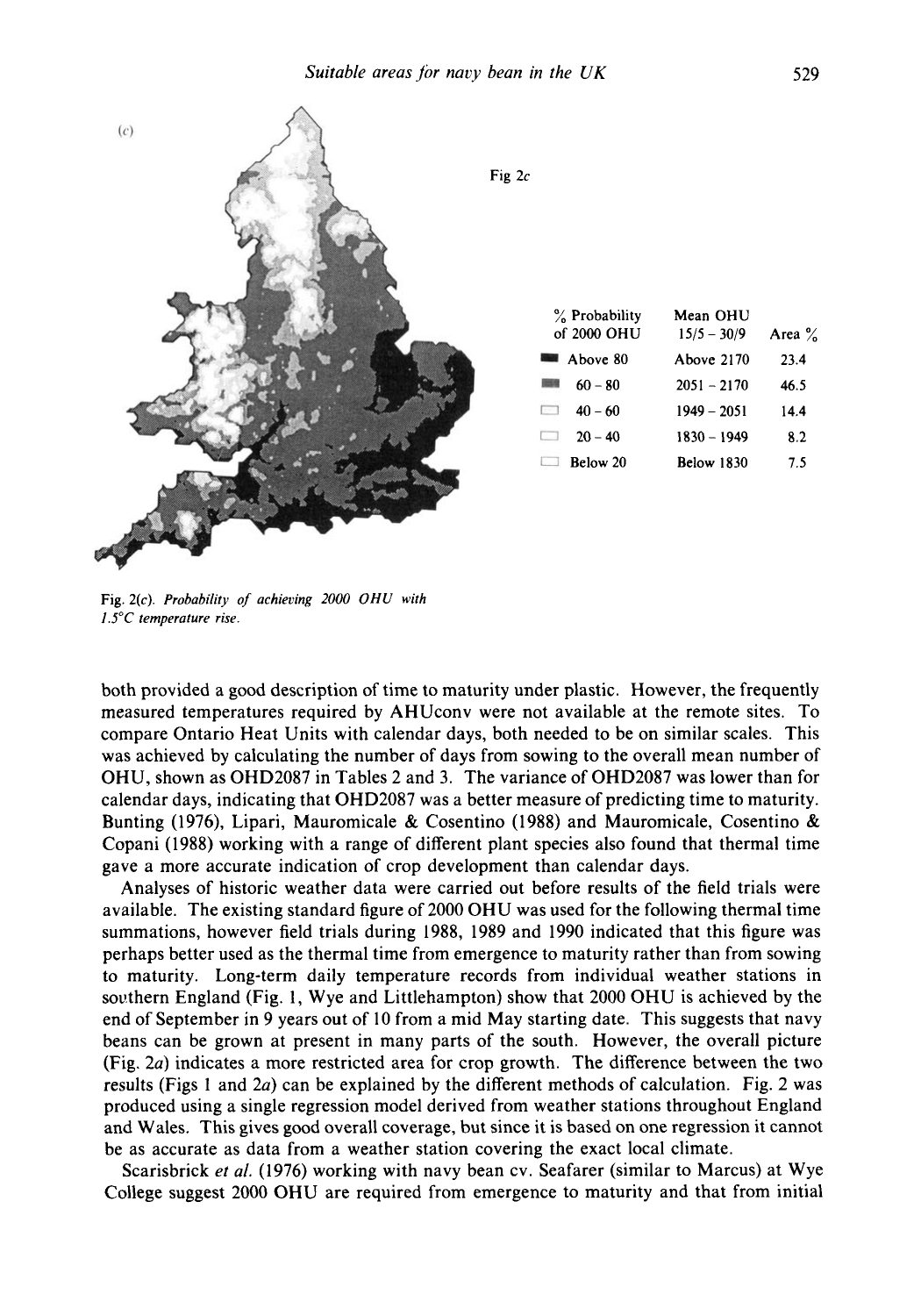sowing to maturity 2100 OHU are needed. This latter figure is close to the overall mean of 2087 OHU obtained when results from all sites and plastic covering trials were combined. The map showing suitable areas of bean production using 2087 OHU (Fig. 2b) would indicate that beans could not be grown reliably in the UK. There is some confusion in the literature as to the start of OHU summation, either from sowing or from emergence. The difference between the two possible start dates has only a  $5 - 10\%$  effect on total OHU but this difference has a substantial effect on the area of the country with potential for bean growth, **as** seen by comparing the middle scale band of Figs 2a and 26.

Fig 2c shows the potential area for navy beans, using a target of 2000 OHU, if the long-term temperature were to increase by 1.5 **"C** as a result of global warming (Hansen & Lacis, 1990). Trials were carried out in two exceptionally warm years, 1989 and 1990, in which the temperature difference from long-term average for much of the UK was **1.3** - 1.5 **"C.** With this temperature rise, virtually all the existing arable farming areas of the UK become suitable for navy bean growth in terms of heat units, other factors such as drought may then become the most important constraints on bean crops.

Higher temperatures may allow earlier planting and overcome a secondary problem of the navy bean crop, that of limited light interception. Detailed measurements with tube solarimeters at four of the remote sites indicated that maximum leaf area index occurred a month after the peak of solar radiation and that less than 30% of the total yearly light was intercepted by the plants. Navy bean types with earlier maturity have been developed at Wellesbourne. Two of these lines matured in the years of the above trials after an average of 1800 OHU, which would allow them to be grown throughout England and Wales under current conditions. However, yields of these two lines are, at present, lower than standard cultivars. This may be due to a further reduction in the period of light interception in the short growing season.

#### **References**

- **Anon.** (1988). Technical Report 1. In *Experimental Design and Data Collection Procedures for ISBNAT,*  p56. University of Hawaii : Dept of Agronomy and Soil Science, College of Tropical Agriculture and Human Resources.
- **Anon.** (1 989). *Climatological data for agricultural land classification* : *gridpoint datasets of climatic variables at 5 km intervals for England and Wales.* Bracknell: Meteorological Office. 125 pp.
- **Andrews, D. J., Hardwick, R. C.** & **Hardaker, J. M.** (1983). An analysis of the seasonal variation in the dry seed yields of eleven cultivars of *Phaseolus vulgaris. Annals of Applied Biology* **102,** 203-21 1.
- **Barrie, I. A.** & **Gray, D.** (1980). Mapping areas of England and Wales suitable for outdoor tomato production. *ADAS Quarterly Review* **38,** 138-144.
- **Brown, D. M.** (1972). *Heat unit for corn in Ontario.* Ontario Ministry of Agriculture and Food. AGDEX 111.
- **Bunting, E. S.** (1976). Accumulated temperature and maize development in England. *Journal of Agricultural Science, Cambridge 87,* 577-583.
- **Hansen, J. E.** & **Lacis, A. A.** (1990). Sun and dust versus greenhouse gases: an assessment of their relative roles in global climate change. *Nature* **346,** 713-719.
- **Hardwick, R. C.** (1988). Review of recent research on navy beans *(Phaseolus vulgaris)* in the United Kingdom. *Annals of Applied Biology* **113,** 205-227.
- **Hoogenboom, G., White, J. W.** & **Jones, J. W.** (1988). A computer model for the simulation of bean growth and development. In *Bean International Trials Workshop.* Cali, Colombia : CIAT.
- **Hough, M. N. (1978).** Mapping areas of Britain suitable for maize on the basis of Ontario Units. *ADAS Quarterly Review* **31,** 217-227.
- **Lipari, V., Mauromicale, G.** & **Cosentino, S.** (1988). Comparison of different thermal unit methods for predicting the fruit ripening in tomato. *Acta Horticulturae* **229,** 299-305.